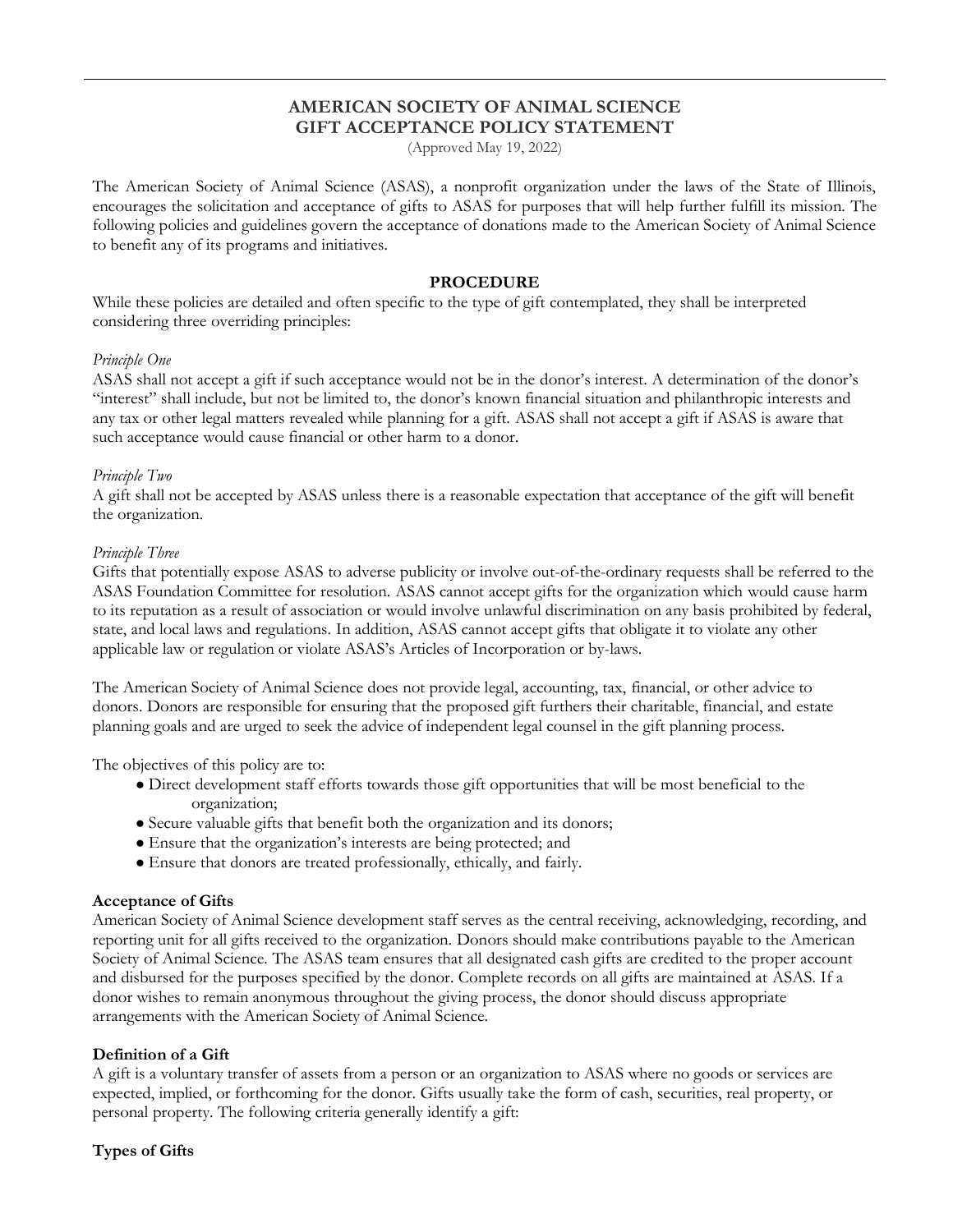Gifts to ASAS may be in the form of outright gifts, pledges, or deferred commitments. The following assets may be accepted as contributions, subject to the below-mentioned terms and conditions.

### ● **Cash**

Cash, checks, money orders, and credit cards will be recorded to the donor-designated ASAS fund and are deposited weekly. All checks should be made payable to the American Society of Animal Science and should not be made payable to a team member or volunteer for credit to the American Society of Animal Science. Receipts will be mailed to the donor within two weeks of receiving the gift. Matching gifts from employers or former employers are credited to the donor for recognition, but receipts are sent to the company.

### ● **Savings Bonds**

Savings bonds are accepted and turned into cash when transferred.

## ● **Tangible Personal Property and Gifts-In-Kind**

Gifts of personal property (i.e., antiques, works of art, collections, etc.) may be accepted with approval from ASAS's Senior Director of Development and after review and approval from ASAS's Foundation committee. The donor is responsible for securing an appraisal of the value of non-cash contributions. ASAS will cooperate fully with the donor in the gift substantiation process required by the taxing agency. A written acknowledgement of the gift should be provided to the donor describing the property donated but not listing a monetary value. The value of the gift is strictly between the donor and the IRS. Refer to the Gift-In-Kind policy.

## ● **Digital or Virtual Currency (commonly traded crypto, including Bitcoin, Ethereum, Litecoin, and more)**

The IRS treats digital or virtual currency as property. All digital or virtual currency gifts will be reviewed and accepted upon approval from the ASAS Finance Committee. Digital or virtual currency gifts of \$5,000 or more will require a qualified third-party appraisal for the donor to take a charitable tax deduction, and the donor will bear this cost. As gifts, digital or virtual currency, which can be highly volatile, will be converted to U.S. Dollars as quickly as administratively possible when received. A charitable gift of digital or virtual currency is only complete once the currency has been successfully paid to and accepted by the American Society of Animal Science's designated currency processor. Upon payment/acceptance, ASAS will provide the donor with a gift acknowledgment of receipt that substantiates the receipt of the digital or virtual currency as a charitable gift. Like non-marketable securities, the acknowledgment may not contain a value of the gift. Gift receipting is like personal property, stating the name and number of digital or virtual coins donated, the date of receipt, and the fund or account benefiting from the gift.

## **Securities**

ASAS can accept both publicly traded securities and closely held securities.

### Publicly Traded Securities

 1. Securities, traded on the New York Stock Exchange, American Stock Exchange, NASDAQ, or other readily available markets, are accepted by the American Society of Animal Science. The COO must approve the gift of any securities with market restrictions.

 2. Securities accepted by the American Society of Animal Science are generally sold as soon as practicable unless the COO decides to hold the securities as investments of the American Society of Animal Science. 3. To maximize tax-saving benefits to the donor, it is recommended that donors consider transferring appreciated securities directly to the American Society of Animal Science instead of selling the securities and gifting the proceeds after consultation with their tax advisors. Donors may also be able to maximize their capital loss deductions by selling depreciated securities and gifting the proceeds to the American Society of Animal Science.

 4. Donors are responsible for contacting their financial professional to inform them of the desire to transfer shares of securities to the American Society of Animal Science. ASAS staff may assist in the gift process by contacting the financial professional, with the donor's permission, to ensure the transaction takes place in as short a period as possible.

 5. Securities are recorded and valued on the date deposited in the American Society of Animal Science's account.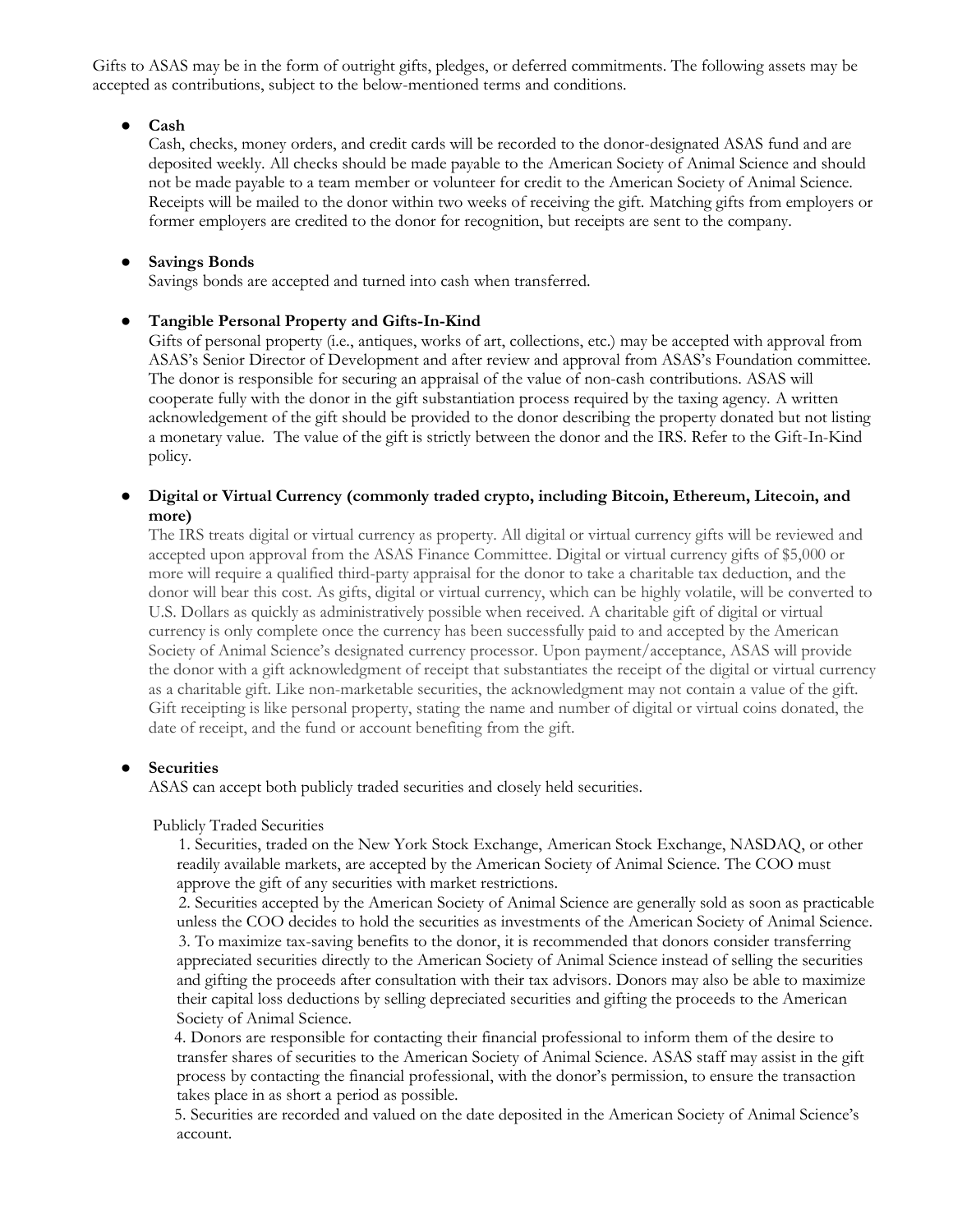- a. Valuation of a gift of security is derived from the mean of the high and low prices per share on the date of the gift.
- b. For bonds donated, accrued interest is also included in the gift amount.

Closely-Held Securities and Ownership Interests

 1. Non-publicly traded securities, including limited partnerships and similar ownership interests, are accepted only upon prior approval of the ASAS Finance Committee after a review of the prospective donation by the COO, and if necessary, legal counsel.

 2. Such securities or interests may be sold only with the prior approval of the investment firm or its designated agent.

 3. The American Society of Animal Science does not enter into any agreement whereby the donation of closely-held stock is contingent on ASAS's future obligation to redeem the stock.

 4. Because values are not readily accessible and there is an indeterminable discount for illiquidity, no valuation is included on the donor's receipt for gifts of closely held securities and ownership interests. The donor should consult their tax advisor to determine an appropriate deduction for such gifts.

> a. Gift credit for closely-held securities and ownership interests is applied to the donor's record based on proceeds realized upon sale.

 5. If potential problems arise on an initial review of the security, further review, and recommendation by an outside professional may be sought before making a final decision on acceptance of the gift. Every effort will be made to sell non-marketable securities as quickly as possible.

# ● **Real Estate**

The American Society of Animal Science accepts gifts of real property, both improved and unimproved (e.g., detached single-family residences, condominiums, apartment buildings, rental property, commercial property, farms, acreage, etc.) through Charitable Adult Rides and Services (CARS), a third-party vehicle donation service. For gifts of real property sold through this third-party service, donors receive a qualifying tax credit from the CARS program. Donors will receive recognition credit at ASAS for the gross sale price.

# ● **Automobiles/Tractors/Motorized Equipment**

Vehicle donations are accepted through Charitable Adult Rides and Services (CARS), a third-party vehicle donation service. For vehicles sold through this third-party service, donors receive a qualifying tax credit from the CARS program. Donors will receive recognition credit at ASAS for the gross sale price.

## **Responsibility for IRS filings upon sale of gift items.**

When the American Society of Animal Science sells, exchanges, consumes or disposes of gifts with a total value of \$5,000 or more within three years of receipt, the COO is responsible for filing IRS form 8282 within 125 days of disposition, except where the property sold, exchanged, consumed, or disposed of was used directly in furtherance of ASAS's mission.

## **Pledges**

Pledges are commitments to give a specific dollar amount according to a fixed schedule. Annual pledges are usually for amounts less than \$10,000 and periods less than one year. All pledges other than annual pledges are required to be in writing.

The following minimum information must exist to substantiate a pledge:

- ●The amount of the pledge must be clearly specified;
- There should be a clearly defined payment schedule, not to exceed five years, unless approved by the Senior Director of Development;
- ●The donor may not prescribe contingencies or conditions;
- ●ASAS must not be aware of any financial or legal obstacle to the donor's gift; and
- ●Changes to original pledges must be documented in writing.

## Pledge recording:

- Anticipated matching gifts will not be included in pledge amounts.
- Pledges and expected matching gifts will qualify for donor recognition in appropriate giving level groups.
- Under- and over-paid pledges (as a result of either: rounding, gift valuation, or incremental giving)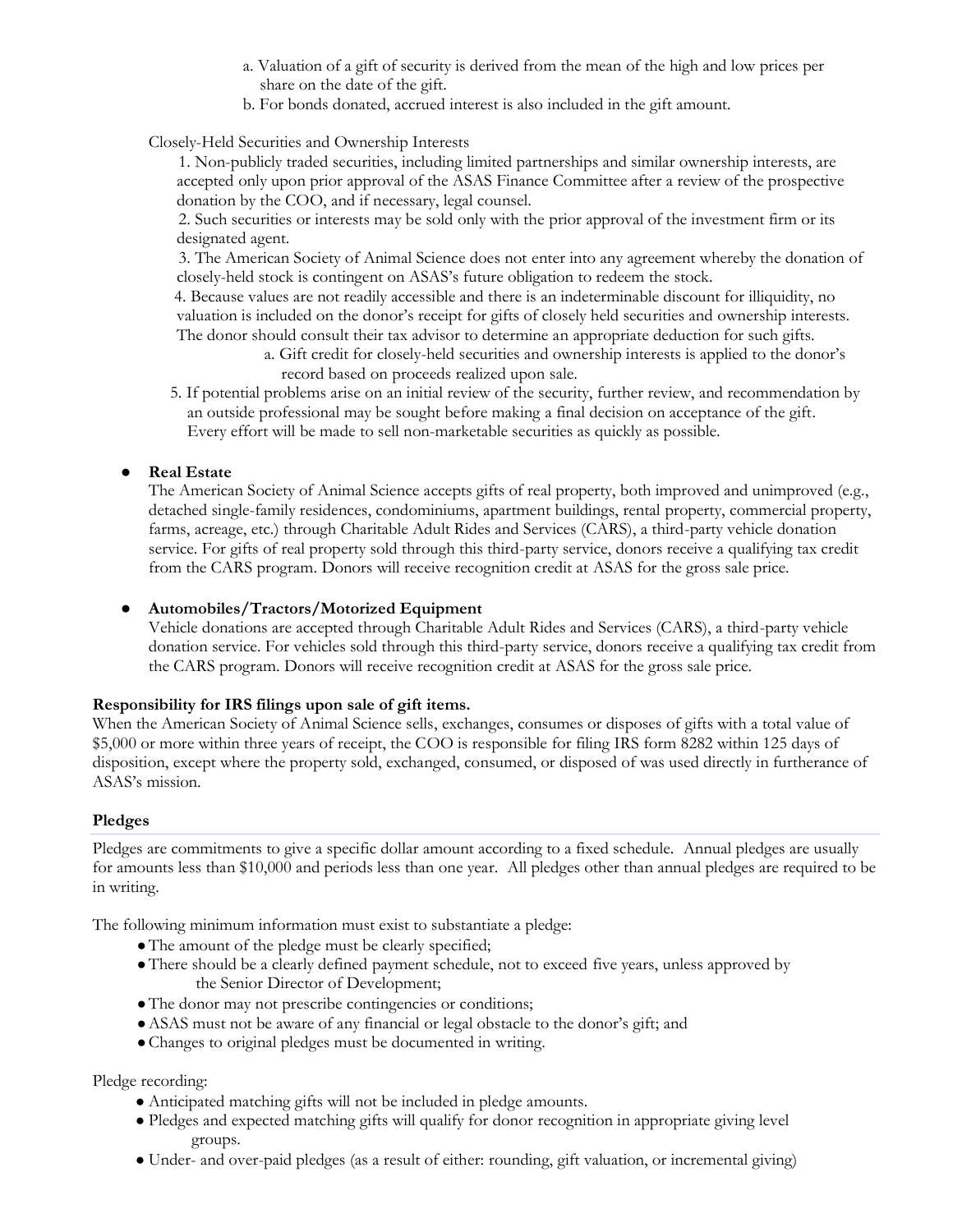will be noted as paid in full when the donor's intents to pay commitments in full are deemed met and approved by the ASAS Senior Director of Development.

- Written signed pledges are booked in the year they are received.
- Before defaulted pledges are written off, ASAS's Senior Director of Development must review and approve pledge deactivation requests.

### **Deferred or planned gifts:**

Revocable planned gifts will be recorded at the "market value" on the date the planned gift is recorded, with submission of the Statement of Future Gift Form. They may be adjusted no more than annually with a market value review. Irrevocable planned gifts will be reported at full fair market value. American Society of Animal Science will accept gifts/assets from Charitable Gift Annuities, Charitable Remainder Trusts, Charitable Lead Trusts, and Pooled Income Funds. ASAS may seek the advice of legal counsel in the capacity of trustee for charitable trusts in which the American Society of Animal Science is named as a remainder beneficiary. Revocable gifts will not be recorded as a pledge or legally binding commitment; however, the gift may be recorded in the ASAS database to track anticipated future gifts for planning, recognition, and acknowledgment purposes.

Acceptable deferred gifts include:

### ● **Bequests**

A bequest to ASAS is made in the donor's will or revocable trust. The donor can designate a specific amount, a percentage, or the remainder of an estate to ASAS. Donors should be encouraged to notify the American Society of Animal Science when considering a bequest to ensure that the donor's wishes are carried out and that the assets left for ASAS meet the criteria outlined in this gift acceptance policy.

### ● **Retirement Plan Beneficiary Designations**

When donors name the American Society of Animal Science as a beneficiary of their retirement plans, such designations will not be recorded as gifts to ASAS until the gift is irrevocable. When the gift is irrevocable but not due until a future date, the present value for that gift may be recorded when the gift becomes irrevocable.

### ● **Life Insurance Beneficiary Designations**

When donors name ASAS as beneficiary or contingent beneficiary of their life insurance policies, such designations shall not be recorded as gifts to ASAS until the gift is irrevocable. When the gift is irrevocable but is not due until a future date, the present value of that gift may be recorded at the time of the gift.

### ● **Life Insurance Policies**

ASAS must be named as both beneficiary, and irrevocable owner of an insurance policy before a life insurance policy can be recorded as a gift. The gift is valued at its interpolated terminal reserve value or cash surrender value upon receipt. If the donor contributes future premium payments, ASAS will include the entire amount of the additional premium payment as a gift in the year it is made.

### **Charitable Gift Annuities – Current and Deferred**

The American Society of Animal Science accepts charitable gift annuities through third-party Charitable Gift Annuity companies. The third-party, of the donor's choice, establishes, manages, and oversees the charitable gift annuity contract between the American Society of Animal Science and the donor and is responsible for paying the donor (or other person named by the donor) a lifetime annuity in return for a gift of cash, securities, or other property to American Society of Animal Science. The annual payment is a fixed sum based on the size of the gift and the number and ages of the beneficiaries. Rates of return under a charitable gift annuity are determined by the American Council of Gift Annuities and are based on the donor's age (s) and their number.

The minimum contribution amount for a gift annuity is \$25,000.

## **Declining Gifts**

Gifts may have to be declined under certain conditions including, but not limited to, the following:

- 1. The gift is restricted and requires support from other resources that are unavailable, inadequate, or may be needed for other institutional purposes.
- 2. The gift is restricted and supports a purpose or program peripheral to existing principal purposes of the American Society of Animal Science or creates or perpetuates programs or obligations that dissipate resources or deflect energies from other programs or purposes.